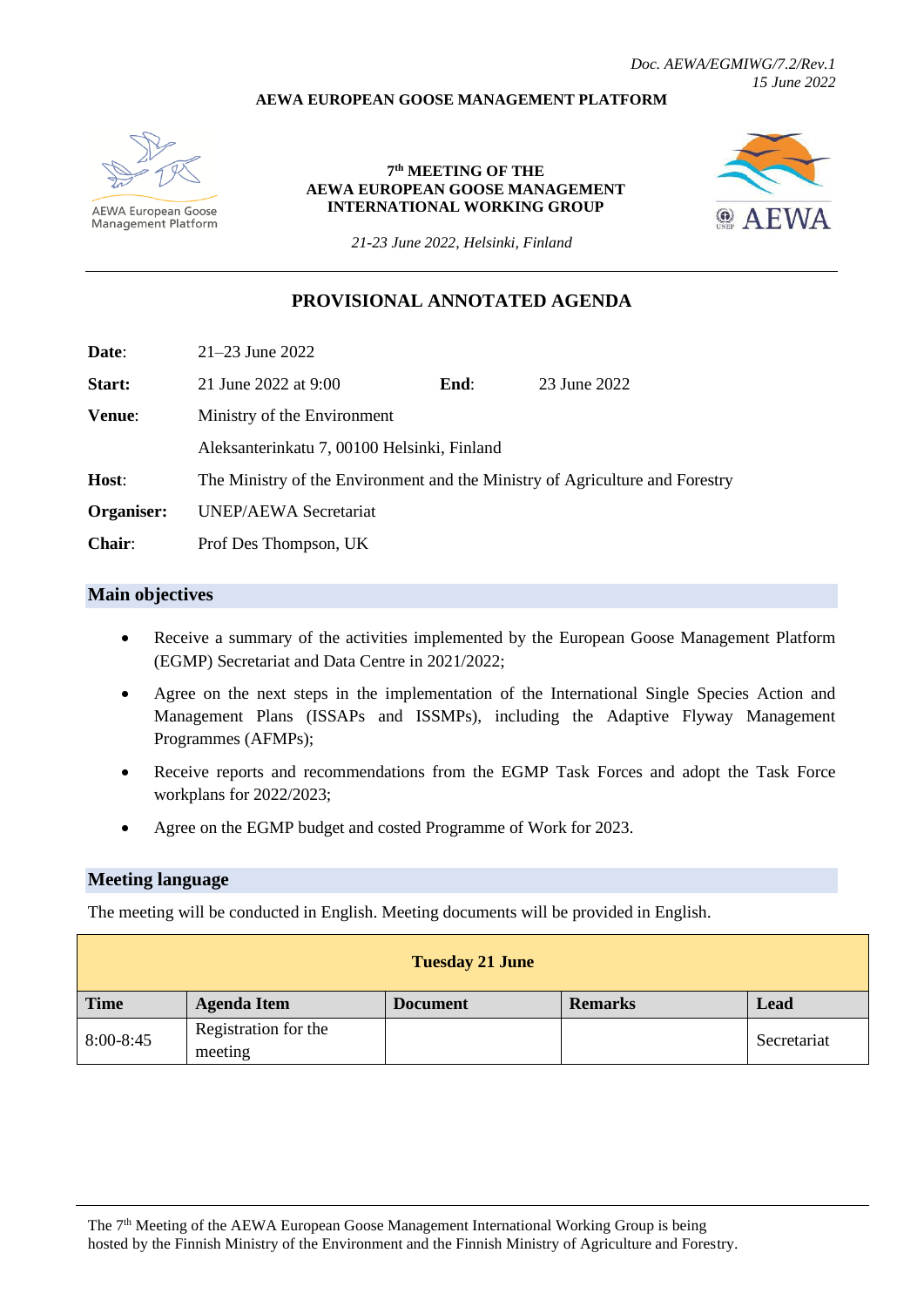|             | <b>General Session (1)</b>                                                                        |                 |                                                                                                                                                      |                                                                                                                                                                                                            |  |
|-------------|---------------------------------------------------------------------------------------------------|-----------------|------------------------------------------------------------------------------------------------------------------------------------------------------|------------------------------------------------------------------------------------------------------------------------------------------------------------------------------------------------------------|--|
| $9:00-9:20$ | Opening of the meeting<br>and welcome                                                             |                 | Welcome greetings                                                                                                                                    | Chair<br><b>Minister of</b><br><b>Environment</b><br><b>Maria</b><br>Ohisalo;<br><b>State</b><br><b>Secretary</b><br><b>Agriculture</b><br>and Forestry<br>Ann-Mari<br><b>Kemell</b><br><b>Secretariat</b> |  |
| 9:20-9:25   | Adoption of the agenda                                                                            | AEWA/EGMIWG/7.2 | Presentation and<br>adoption of the<br>provisional agenda                                                                                            | Chair                                                                                                                                                                                                      |  |
| $9:25-9:30$ | Admission of permanent<br>observers and individual<br>expert observers to<br><b>EGM IWG7</b>      |                 | Confirmation of<br>permanent observer<br>organisations to the<br><b>EGM IWG and</b><br>individual expert<br>observers to EGM<br>IWG7                 | Chair                                                                                                                                                                                                      |  |
| 9:30-9:45   | Report of the EGMP<br>Secretariat and Data<br>Centre                                              | AEWA/EGMIWG/7.3 | The Secretariat and the<br>Data Centre will<br>introduce the report                                                                                  | Secretariat<br>Data Centre                                                                                                                                                                                 |  |
| 9:45-10:30  | Feedback questionnaire<br>on the EGMP perception,<br>followed by a short,<br>facilitated session. |                 | The Secretariat will<br>provide an overview on<br>the questionnaire<br>responses and facilitate<br>a discussion                                      | Secretariat                                                                                                                                                                                                |  |
| 10:30-11:00 | Coffee break                                                                                      |                 |                                                                                                                                                      |                                                                                                                                                                                                            |  |
| 11:00-11:30 | <b>EGMP</b> Communication<br>Plan                                                                 | AEWA/EGMIWG/7.6 | Introduction to the<br>communication plan and<br>discussion on the<br>priorities for<br>communication, key<br>messages, tools and<br>target audience | Secretariat                                                                                                                                                                                                |  |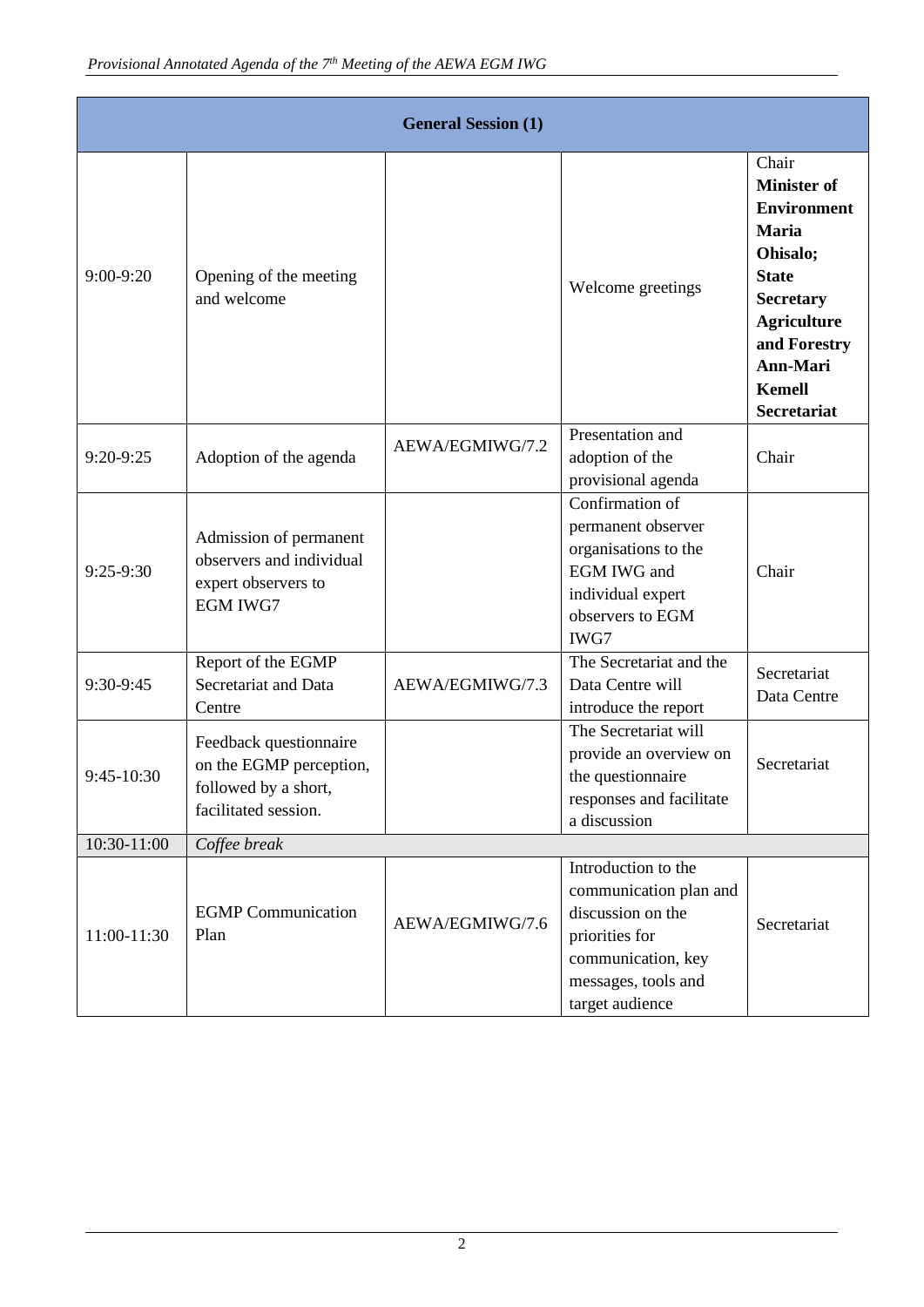| <b>Adaptive Flyway Management Programmes</b> |                                                                                                           |                  |                                                                                                                                                             |                                             |  |  |  |
|----------------------------------------------|-----------------------------------------------------------------------------------------------------------|------------------|-------------------------------------------------------------------------------------------------------------------------------------------------------------|---------------------------------------------|--|--|--|
|                                              | East Greenland/Scotland & Ireland Population of Barnacle Goose (E. Greenland BG)                          |                  |                                                                                                                                                             |                                             |  |  |  |
| 11:30-12:30                                  | Progress report. Adaptive<br><b>Flyway Management</b><br>Programme for the E.<br>Greenland BG population  | AEWA/EGMIWG/7.7  | Presentation<br>the<br>on<br>implementation status<br>of the AFMP for the<br>Greenland<br><b>BG</b><br>Population                                           | Secretariat<br>and Data<br>Centre           |  |  |  |
|                                              | Population Status and<br>Assessment Report of the<br>E. Greenland BG                                      | AEWA/EGMIWG/7.10 | Presentation of E.<br><b>Greenland BG</b><br>population status                                                                                              | Rae<br>McKenzie                             |  |  |  |
|                                              | Report and<br>Recommendations of the<br>E. Greenland BG TF                                                | AEWA/EGMIWG/7.13 | Presentation and<br>adoption of the<br>recommendations and<br>draft workplan for<br>2022/2023 of the E.<br><b>Greenland BG Task</b><br>Force                | Coordinator<br>E. Greenland<br><b>BG TF</b> |  |  |  |
|                                              | Discussion and adoption<br>documents                                                                      |                  |                                                                                                                                                             |                                             |  |  |  |
| 12:30-13:30                                  | Lunch break                                                                                               |                  |                                                                                                                                                             |                                             |  |  |  |
|                                              | Russia/Germany & Netherlands Population of Barnacle Goose (Russian BG)                                    |                  |                                                                                                                                                             |                                             |  |  |  |
| 13:30-15:00                                  | Progress report Adaptive<br><b>Flyway Management</b><br>Programme for the<br><b>Russian BG</b> population | AEWA/EGMIWG/7.8  | Presentation<br>the<br>on<br>implementation status<br>of the AFMP for the<br><b>Russian BG Population</b>                                                   | Secretariat<br>and Data<br>Centre           |  |  |  |
|                                              | Population Status and<br>Assessment Report of the<br>Russian BG population                                | AEWA/EGMIWG/7.10 | <b>Presentation of Russian</b><br>BG population status<br>and assessment of the<br>cumulative effect of<br>offtake and data needs                           | Hans Baveco<br>and Kees<br>Koffijberg       |  |  |  |
|                                              | Report and<br>Recommendations of the<br><b>Russian BG TF</b>                                              | AEWA/EGMIWG/7.14 | Presentation and<br>adoption of the<br>recommendations and<br>draft workplan for<br>2022/2023 of the<br><b>Russian BG Task</b><br>Force                     | <b>Nick</b><br>Warmelink<br>(NL)            |  |  |  |
|                                              | Discussion and adoption<br>of documents                                                                   |                  | Comments on the<br>assessment of the<br>cumulative impact of<br>derogation. Wishes for<br>other scenarios. Need<br>for further guidance on<br>coordination. |                                             |  |  |  |
| 15:00-15:30                                  | Coffee break                                                                                              |                  |                                                                                                                                                             |                                             |  |  |  |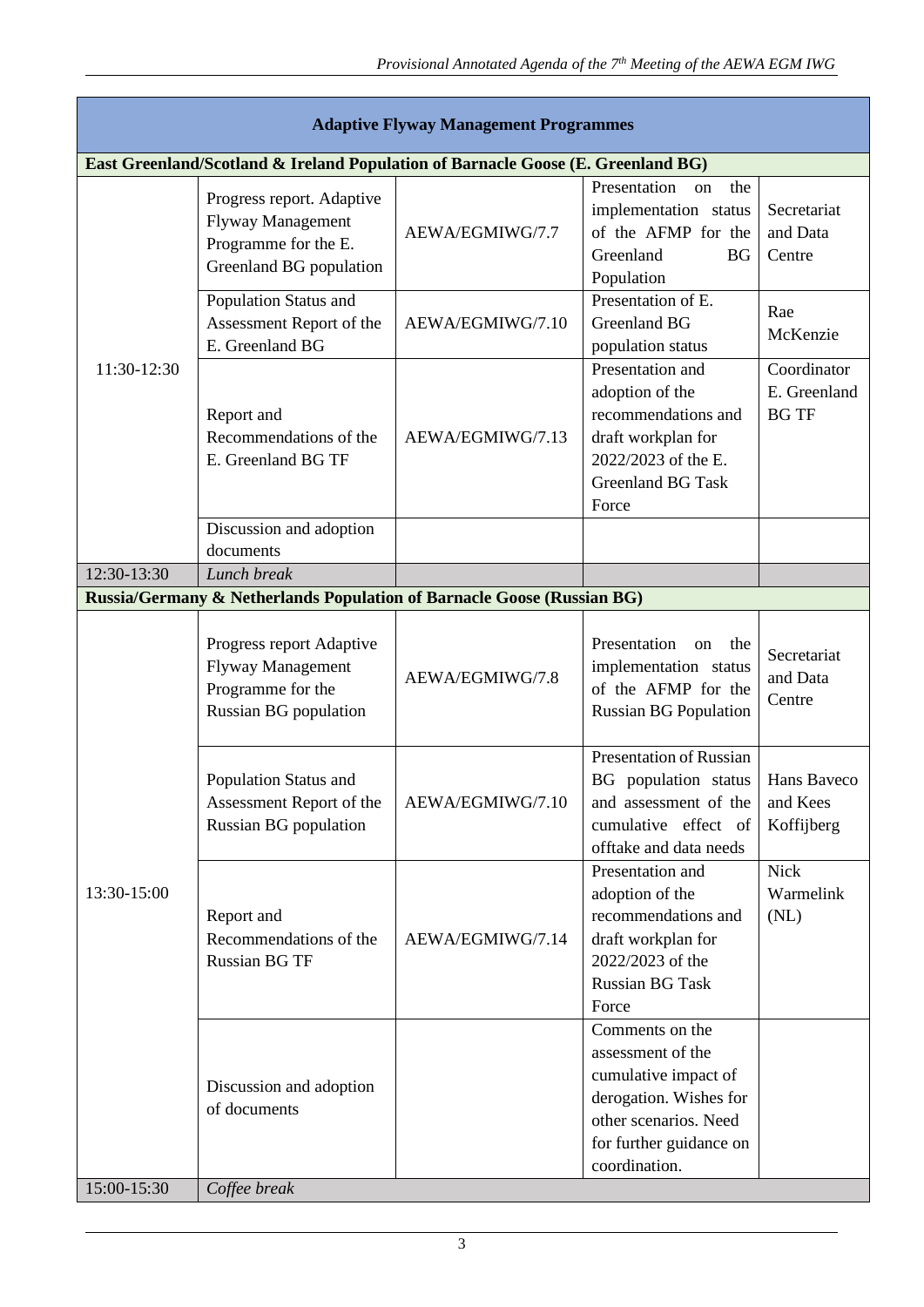| <b>NW/SW European Population of the Greylag Goose (GG)</b> |                                                                                            |                                                                           |                                                                                                                                                                                                    |                                   |
|------------------------------------------------------------|--------------------------------------------------------------------------------------------|---------------------------------------------------------------------------|----------------------------------------------------------------------------------------------------------------------------------------------------------------------------------------------------|-----------------------------------|
|                                                            | Progress report Adaptive<br><b>Flyway Management</b><br>Programme for the GG<br>population | AEWA/EGMIWG/7.9                                                           | Presentation<br>the<br>$\alpha$<br>implementation status<br>of the AFMP for the<br>GG population.                                                                                                  | Secretariat<br>and Data<br>Centre |
|                                                            | Population Status and<br>Assessment Report of the<br>GG population                         | AEWA/EGMIWG/7.10                                                          | Presentation of GG<br>population status and<br>data needs<br>Summer<br>$\blacksquare$<br>surveys                                                                                                   | Data Centre                       |
| 15:30-17:00                                                | Report and<br>Recommendations of the<br><b>GG TF</b>                                       | AEWA/EGMIWG/7.15                                                          | Presentation<br>and<br>adoption<br>of<br>the<br>recommendations<br>and<br>for<br>draft<br>workplan<br>2022/2023 of the GG<br><b>Task Force</b>                                                     | Coordinator<br><b>GG TF</b>       |
|                                                            | Discussion and adoption<br>of documents                                                    |                                                                           | - Data issues<br>Which<br>offtake<br>$\frac{1}{2}$<br>strategies should be<br>examined?<br>- What is the cost of<br>derogation in<br>each<br>Range states?<br>- What are acceptable<br>trade-offs? |                                   |
| 17:00-17:30                                                | Impact<br>Models<br>for<br>Greylag<br>Goose<br>and<br><b>Barnacle Goose</b>                | AEWA/EGMIWG/7.7<br>AEWA/EGMIWG/7.8<br>AEWA/EGMIWG/7.9<br>AEWA/EGMIWG/7.10 | Presentation<br>and<br>discussion on Impact<br>models                                                                                                                                              | Data Centre                       |
| 17:30-18:00                                                | <b>Buffer</b>                                                                              |                                                                           | <b>Buffer</b><br>for<br>time<br>unresolved items                                                                                                                                                   |                                   |
| 18:00-19:00                                                | Informal cocktail reception hosted by the Ministry of Environment at the meeting venue     |                                                                           |                                                                                                                                                                                                    |                                   |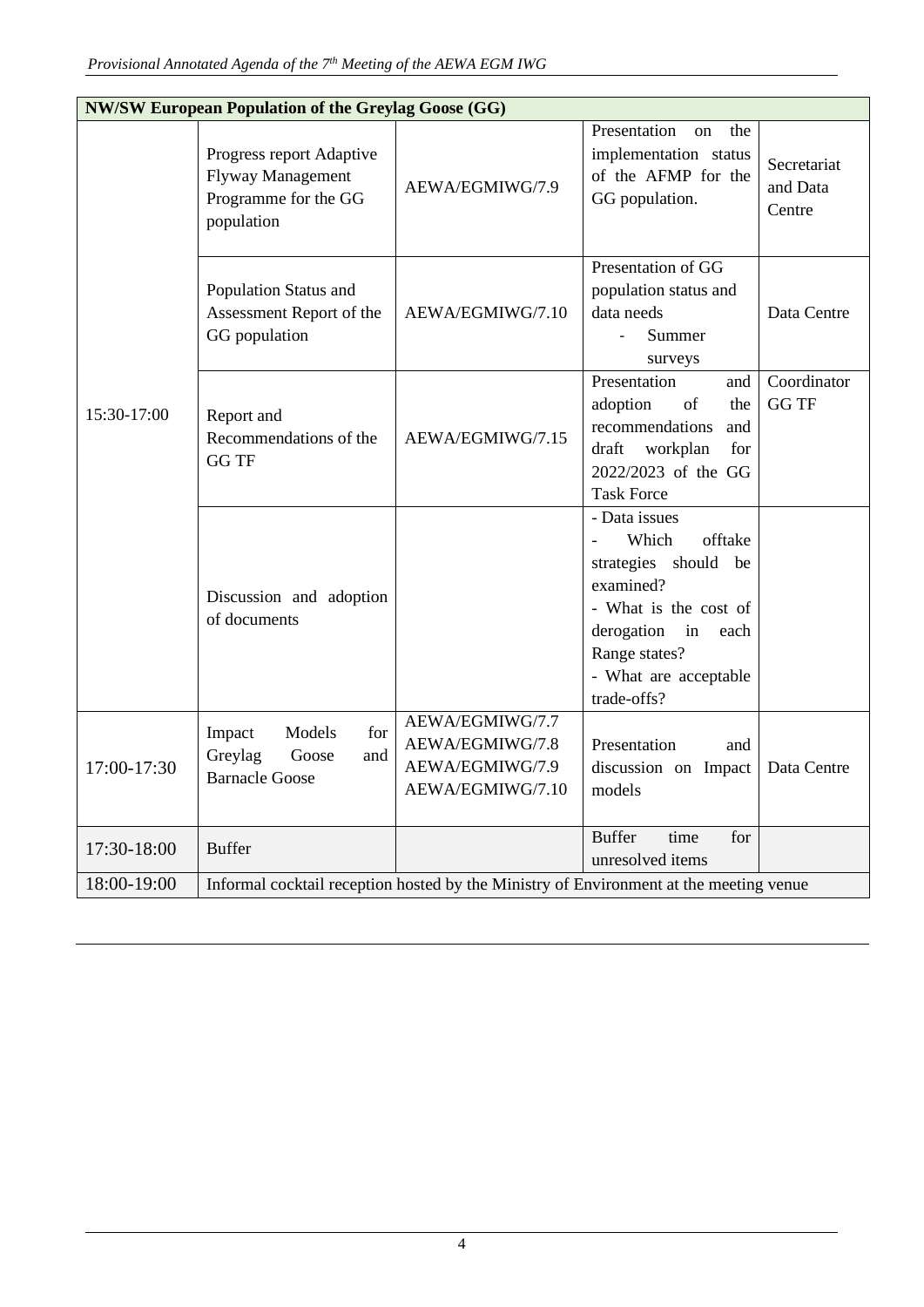| <b>Wednesday 22 June</b> |                                                                       |                                |                                                                                                                                                    |                              |
|--------------------------|-----------------------------------------------------------------------|--------------------------------|----------------------------------------------------------------------------------------------------------------------------------------------------|------------------------------|
| <b>Time</b>              | <b>Agenda Item</b>                                                    | <b>Document</b>                | <b>Remarks</b>                                                                                                                                     | Lead                         |
|                          |                                                                       | <b>Taiga Bean Goose (TBG)</b>  |                                                                                                                                                    |                              |
|                          | Presentation from the<br>Host Country (TBC)                           |                                | Presentation on Taiga<br>Bean Goose projects in<br>Finland                                                                                         | Host (TBC)                   |
|                          | Status of the ISSAP of the<br><b>TBG</b>                              |                                | Presentation of TBG<br><b>ISSAP</b> status and<br>future work                                                                                      | Coordinator<br><b>TBG TF</b> |
| $9:00-10:30$             | Population Status and<br>Assessment Report of the<br><b>TBG</b>       | AEWA/EGMIWG/7.10               | Presentation of TBG<br>population status and<br>harvest assessment<br>Adoption of preferred<br>management options<br>for 2022/2023                 | Data Centre                  |
|                          | Report and<br>recommendations from<br>the TBG Task Force              | AEWA/EGMIWG/7.12               | Presentation and<br>adoption of the<br>recommendations and<br>draft workplan for<br>2022/2023 of the TBG<br><b>Task Force</b>                      | Coordinator<br><b>TBG TF</b> |
|                          | Discussion and adoption<br>of documents                               |                                |                                                                                                                                                    |                              |
| 10:30-11:00              | Coffee break                                                          |                                |                                                                                                                                                    |                              |
|                          |                                                                       | <b>Pink-footed Goose (PfG)</b> |                                                                                                                                                    |                              |
| 11:00-12:30              | Status of the ISSMP of the<br>PfG                                     |                                | Presentation of the<br>ISSMP and the<br>development of an<br>AFMP.<br>Consequences of the<br>cuts in the monitoring<br>programme                   | Data Centre                  |
|                          | Population<br><b>Status</b><br>and<br>Assessment Report of the<br>PfG | AEWA/EGMIWG/7.10               | Presentation of the<br>PfG population status<br>and harvest assessment<br>2022/23.<br>Adoption of preferred<br>management options<br>for 2022/2023 | Data Centre                  |
|                          | Report and<br>Recommendations of the<br>PfG TF                        | AEWA/EGMIWG/7.11               | Presentation<br>and<br>adoption<br>of<br>the<br>recommendations<br>and<br>draft<br>workplan<br>for                                                 | Coordinator<br>PfG TF        |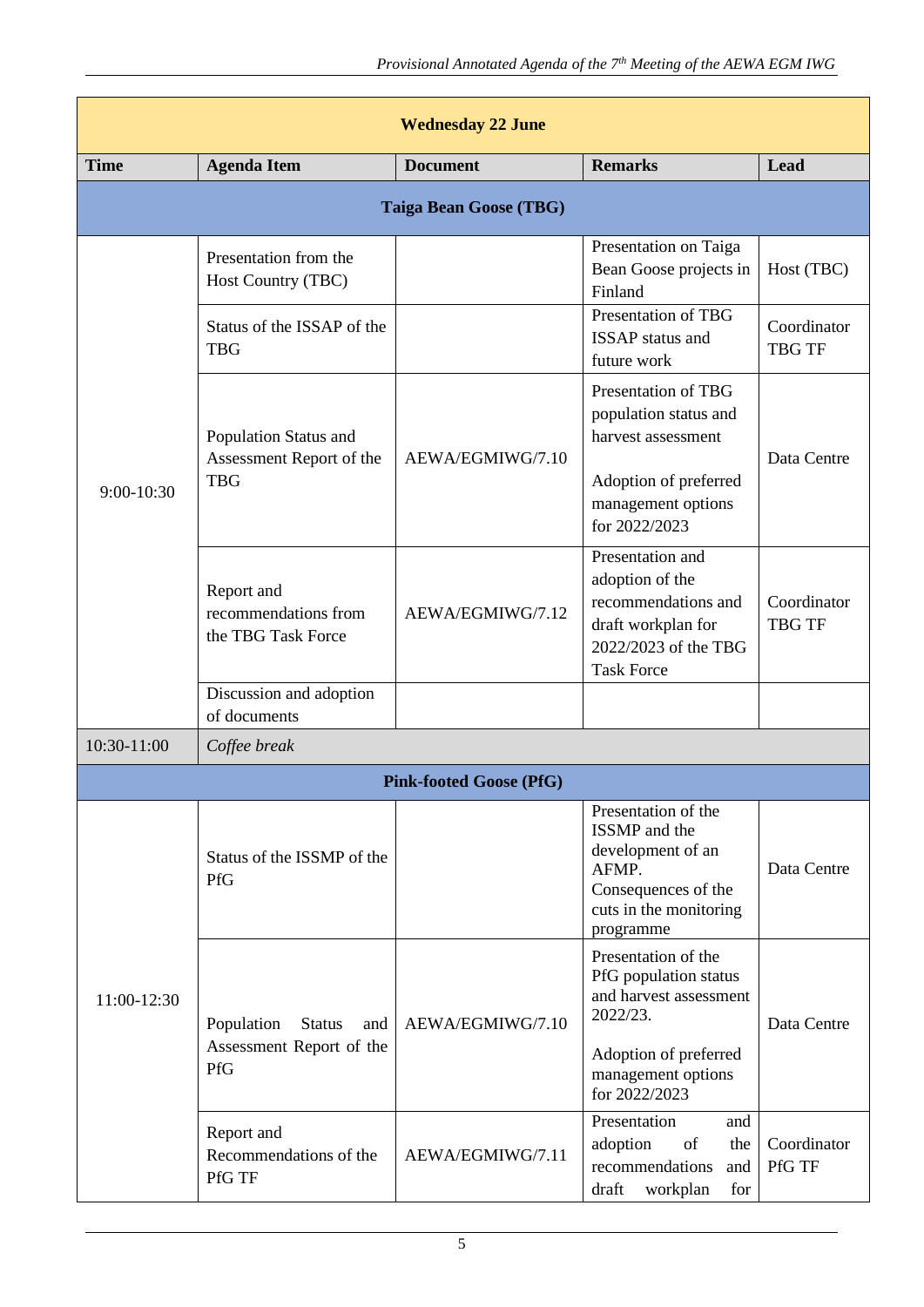|             |                         | 2022/2023 of the PfG |  |
|-------------|-------------------------|----------------------|--|
|             |                         | <b>Task Force</b>    |  |
|             | Discussion and adoption |                      |  |
|             | of documents            |                      |  |
| 12:30-13:30 | Lunch break             |                      |  |

| <b>Agriculture Session</b> |                                                                                                                           |                  |                                                                                                                                       |                         |
|----------------------------|---------------------------------------------------------------------------------------------------------------------------|------------------|---------------------------------------------------------------------------------------------------------------------------------------|-------------------------|
| 13:30-14:00                | Report and<br>recommendations of the<br>Agriculture TF                                                                    | AEWA/EGMIWG/7.16 | Presentation and<br>adoption of the<br>recommendations and<br>draft workplan for<br>2022/2023 of the<br><b>Agriculture Task Force</b> | Coordinato<br>r Agri TF |
| 14:00-15:00                | Buffer for unresolved or new agenda items<br><b>Group Photo</b>                                                           |                  |                                                                                                                                       |                         |
| 15:00-19:00                | Excursion to Suomenlinna Island (details to be confirmed)<br><b>Group Photo</b>                                           |                  |                                                                                                                                       |                         |
| 19:00                      | Dinner hosted by the Ministry of Agriculture and Forestry at Suomenlinna (more details will be<br><i>provided later</i> ) |                  |                                                                                                                                       |                         |